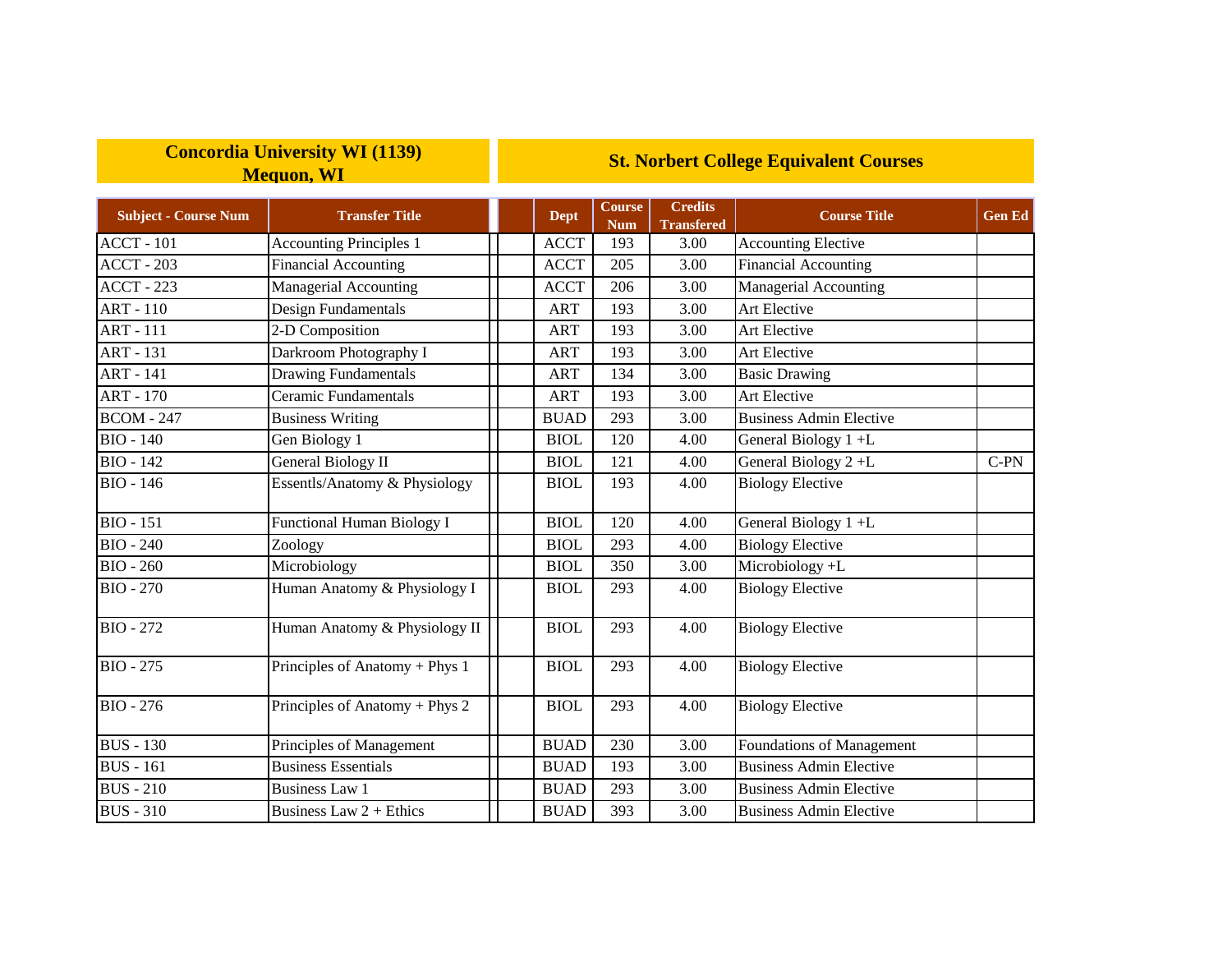| <b>BUS</b> - 315  | <b>Business Statistics</b>           |           | <b>BUAD</b>                  | 284 | 3.00     | <b>Statistics for Business / Econ</b> |               |
|-------------------|--------------------------------------|-----------|------------------------------|-----|----------|---------------------------------------|---------------|
| <b>BUS</b> - 355  | Management Info Systems              |           | <b>BUAD</b>                  | 393 | 3.00     | <b>Business Admin Elective</b>        |               |
| <b>BUS - 399</b>  | Management Internship                |           | <b>BUAD</b>                  | 393 | 3.00     | <b>Business Admin Elective</b>        |               |
| <b>CHEM - 141</b> | General Chemistry I                  |           | <b>CHEM</b>                  | 105 | 4.00     | General Chemistry 1+L                 | $C-PN$        |
| <b>CHEM - 142</b> | General Chemistry II                 |           | <b>CHEM</b>                  | 107 | 4.00     | General Chemistry 2+L                 |               |
| <b>CHEM - 241</b> | Organic Chemistry I                  |           | <b>CHEM</b>                  | 220 | 4.00     | Organic Chemistry +L                  |               |
| <b>CHEM - 242</b> | Organic Chemistry II                 |           | <b>CHEM</b>                  | 222 | 4.00     | Organic Chemistry Intermed +L         |               |
| <b>CHEM - 361</b> | Envrnmntl Chemistry & Toxiclgy       |           | <b>CHEM</b>                  | 393 | 3.00     | <b>Chemistry Elective</b>             |               |
| <b>COMM - 105</b> | <b>Public Speaking</b>               |           | <b>COME</b>                  | 193 | 3.00     | Comm + Media Studies Elective         |               |
| <b>COMM - 201</b> | <b>Interpersonal Communication</b>   |           | <b>COME</b>                  | 122 | 3.00     | <b>Interpersonal Communication</b>    |               |
| CSC - 150         | <b>Found of Computer Science</b>     |           | <b>CSCI</b>                  | 193 | 3.00     | <b>Computer Science Elective</b>      |               |
| <b>ECON</b> - 222 | Macroeconomics                       |           | <b>ECON</b>                  | 101 | 3.00     | Macroeconomics                        | $C$ -IS       |
| <b>ECON</b> - 231 | Microeconomics                       |           | <b>ECON</b>                  | 102 | 3.00     | Microeconomics                        | $C$ -IS       |
| ED - 102          | Foundations of Education             |           | <b>EDUC</b>                  | 125 | 3.00     | Foundations U.S. Education            |               |
| ED - 103          | <b>Human Relations for Teachers</b>  |           | $\mathop{\rm EDUC}\nolimits$ | 193 | 3.00     | <b>Education Elective</b>             |               |
| ED-209            | <b>Educational Pyschology - Adol</b> |           | <b>EDUC</b>                  | 193 | 3.00     | <b>Education Elective</b>             |               |
| ED-212            | Clinical 2                           |           | <b>EDUC</b>                  | 293 | 1.00     | <b>Education Elective</b>             |               |
| ED - 213          | Clinical 3                           |           | <b>EDUC</b>                  | 293 | 1.00     | <b>Education Elective</b>             |               |
| <b>ENG - 103</b>  | Civilization & Worldviews: Lit       |           | <b>ENGL</b>                  | 150 | 3.00     | Intro to Literary Studies             | C-EI, C<br>WI |
| <b>ENG - 104</b>  | Intro to Writing                     |           | <b>ENGL</b>                  | 101 | 3.00     | <b>English Composition</b>            | $C-WI$        |
| <b>ENG - 190</b>  | Intro to English Studies             |           | <b>ENGL</b>                  | 193 | 3.00     | <b>English Elective</b>               |               |
| <b>ENG - 351</b>  | Praticum in Writing                  |           | <b>ENGL</b>                  | 393 | 3.00     | <b>English Elective</b>               |               |
| $GD - 100$        | Digital Design 1                     |           | <b>ART</b>                   | 193 | 3.00     | Art Elective                          |               |
| GD - 101          | Digital Design 2                     |           | <b>ART</b>                   | 193 | 3.00     | Art Elective                          |               |
| <b>GER - 102</b>  | <b>Beginning German II</b>           |           | <b>GERM</b>                  | 102 | 4.00     | <b>Elementary German 2</b>            | $C-SL$        |
| <b>HHP-100</b>    | <b>Intro to Lifetime Fitness</b>     |           | <b>PHED</b>                  | 193 | 1.00     | <b>Physical Education Elective</b>    |               |
| <b>HHP</b> - 105  | Intro to Lifetime Fitness: WCP       |           | <b>PHED</b>                  | 193 | 2.00     | <b>Physical Education Elective</b>    |               |
| <b>HHP</b> - 120  | <b>Weight Training</b>               |           | <b>PHED</b>                  | 060 | 1.00     | Beginning Weight Training-Men         |               |
|                   |                                      | <b>Or</b> | <b>PHED</b>                  | 061 | $1.00\,$ | Beginning Weight Trainng-Women        |               |
| <b>HHP</b> - 160  | <b>Walking for Wellness</b>          |           | <b>PHED</b>                  | 193 | 1.00     | <b>Physical Education Elective</b>    |               |
| HHP - 163         | Freshman Fast-Track 1                |           | <b>PHED</b>                  | 193 | 2.00     | <b>Physical Education Elective</b>    |               |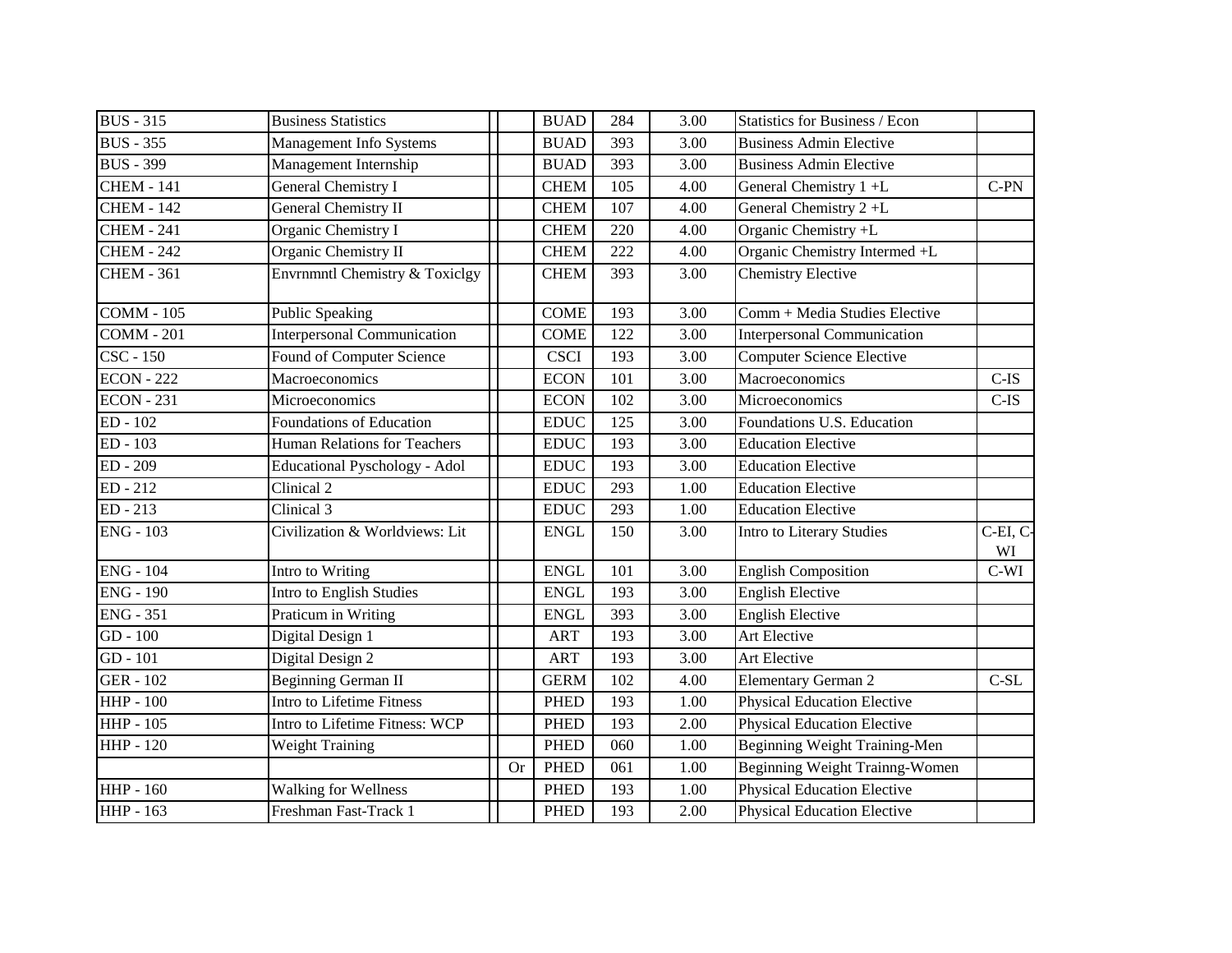| <b>HHP</b> - 171  | Intro to Exercise Science      |   | <b>PHED</b> | 193 | 1.00 | <b>Physical Education Elective</b> |         |
|-------------------|--------------------------------|---|-------------|-----|------|------------------------------------|---------|
| <b>HHP-208</b>    | Developing Teachng Skls in PE  |   | <b>PHED</b> | 293 | 1.00 | <b>Physical Education Elective</b> |         |
| <b>HIST - 103</b> | World Views: History           |   | <b>HIST</b> | 193 | 3.00 | <b>History Elective</b>            |         |
| <b>JPP</b> - 101  | <b>American Government</b>     |   | <b>POLI</b> | 130 | 3.00 | United States Politics + Govt      | $C-IS$  |
| <b>JPP</b> - 102  | Intro to Law Enforcement       |   | <b>SSCI</b> | 193 | 3.00 | Social Science Elective            |         |
| LA-101            | Career Exploration             |   | <b>ELEC</b> | 193 | 1.00 | <b>General Elective</b>            |         |
| LA-105            | Higher Education: A New Exp    |   | <b>ELEC</b> | 193 | 3.00 | <b>General Elective</b>            |         |
| <b>MATH - 125</b> | Contemporary Math              |   | <b>MATH</b> | 193 | 3.00 | <b>Mathematics Elective</b>        |         |
| <b>MATH - 128</b> | College Algebra                |   | <b>MATH</b> | 102 | 3.00 | <b>Basic Algebra</b>               |         |
| <b>MATH - 150</b> | Trigonometry                   |   | <b>MATH</b> | 193 | 3.00 | <b>Mathematics Elective</b>        |         |
| <b>MATH - 197</b> | <b>Applied Calculus</b>        |   | <b>MATH</b> | 124 | 3.00 | <b>Survey of Calculus</b>          | $C-QR$  |
| <b>MATH - 201</b> | Calculus I                     |   | <b>MATH</b> | 131 | 4.00 | Calculus + Analytic Geometry 1     | $C-QR$  |
| <b>MGMT - 130</b> | Principles of Management       |   | <b>BUAD</b> | 231 | 3.00 | Intro to Organization Behavior     |         |
|                   |                                | & | <b>BUAD</b> | 232 | 3.00 | Intro to Human Resource Mgmt       |         |
| <b>MGMT - 336</b> | Human Resource Management      |   | <b>BUAD</b> | 393 | 3.00 | <b>Business Admin Elective</b>     |         |
| <b>MKTG - 131</b> | Principles of Marketing        |   | <b>BUAD</b> | 270 | 3.00 | Marketing Concepts and Issues      |         |
| <b>MKTG - 223</b> | <b>Public Relations</b>        |   | <b>BUAD</b> | 293 | 3.00 | <b>Business Admin Elective</b>     |         |
| <b>MKTG - 304</b> | Retail Management              |   | <b>BUAD</b> | 393 | 3.00 | <b>Business Admin Elective</b>     |         |
| <b>MUS</b> - 181  | Wind Ensemble                  |   | <b>MUSI</b> | 012 | 1.00 | Wind Ensemble                      |         |
| <b>MUS</b> - 221  | Applied Organ                  |   | <b>MUSI</b> | 055 | 1.00 | Organ                              |         |
| <b>MUS</b> - 236  | <b>Applied Woodwinds</b>       |   | <b>MUSI</b> | 054 | 1.00 | Woodwinds                          |         |
| <b>PHIL - 101</b> | Philosophy: Theory & Practice  |   | PHIL        | 120 | 3.00 | Phil Foundtions Human Nature       | $C-PF$  |
| <b>PHIL-250</b>   | Moral Philosophy               |   | PHIL        | 293 | 3.00 | Philosophy Elective                |         |
| <b>PHYS</b> - 151 | <b>General Physics 1</b>       |   | <b>PHYS</b> | 111 | 4.00 | Fundamental Physics 1 +L           | $C-PN$  |
| <b>POLS - 101</b> | <b>Intro-Political Science</b> |   | <b>POLI</b> | 193 | 3.00 | <b>Political Science Elective</b>  |         |
| <b>POLS - 201</b> | <b>American Government</b>     |   | <b>POLI</b> | 130 | 3.00 | United States Politics + Govt      | $C$ -IS |
| <b>PSY - 101</b>  | General Psychology             |   | <b>PSYC</b> | 100 | 3.00 | General Psychology                 | $C$ -IS |
| <b>REL</b> - 100  | The Bible                      |   | <b>THRS</b> | 193 | 3.00 | Theo + Relgs Studies Elective      |         |
| <b>REL-110</b>    | Christian Faith                |   | <b>THRS</b> | 193 | 3.00 | Theo + Relgs Studies Elective      |         |
| <b>SCI</b> - 151  | Physical Science               |   | <b>NSCI</b> | 193 | 4.00 | <b>Natural Science Elective</b>    |         |
| <b>SMA - 310</b>  | Legal Issues in Sport & Rec    |   | <b>SSCI</b> | 393 | 3.00 | Social Science Elective            |         |
| SOC - 101         | Intro to Sociology             |   | <b>SOCI</b> | 100 | 3.00 | <b>Introduction to Sociology</b>   | $C$ -IS |